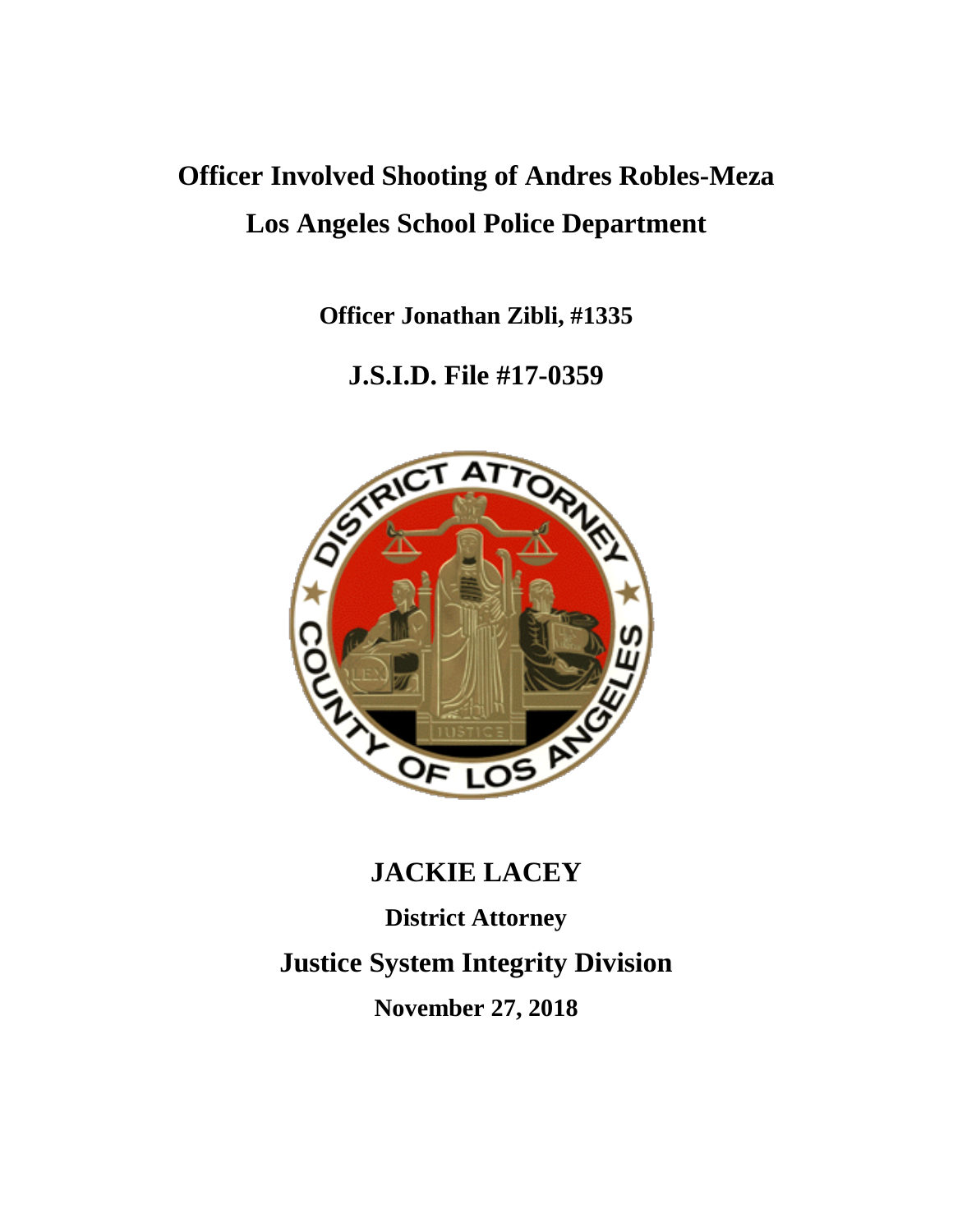#### **MEMORANDUM**

| TO:             | <b>CHIEF STEVEN K. ZIPPERMAN</b><br>Los Angeles School Police Department<br>333 South Beaudry Avenue<br>Los Angeles, California 90017                                |
|-----------------|----------------------------------------------------------------------------------------------------------------------------------------------------------------------|
| TO:             | <b>COMMANDER ALAN HAMILTON</b><br>Los Angeles Police Department<br>Force Investigation Division<br>100 West First Street, Suite 431<br>Los Angeles, California 90012 |
| FROM:           | <b>JUSTICE SYSTEM INTEGRITY DIVISION</b><br>Los Angeles County District Attorney's Office                                                                            |
| <b>SUBJECT:</b> | <b>Officer Involved Shooting of Andres Robles-Meza</b><br>J.S.I.D. File #17-0359<br>F.I.D. File #F056-17                                                             |
| DATE:           | November 27, 2018                                                                                                                                                    |

The Justice System Integrity Division of the Los Angeles County District Attorney's Office has completed its review of the July 22, 2017, non-fatal shooting of Andres Robles-Meza by Los Angeles School Police Department (LASPD) Officer Jonathan Zibli. It is our conclusion that Officer Zibli used reasonable force to prevent an armed carjacking.

The District Attorney's Command Center was notified of this shooting on July 22, 2017, at approximately 4:04 a.m. The District Attorney Response Team responded to the location. They were given a briefing and walk-through of the scene by LAPD Lieutenant Steven Lurie.

The following analysis is based on reports, recorded interviews, videos and photographs submitted to this office by the LAPD's Force Investigation Division. The departmentally compelled statement of Officer Zibli was not considered in this analysis.

#### **FACTUAL ANALYSIS**

On July 22, 2017, in the early morning hours, LASPD Officers Jonathan Zibli and Mason Hill were driving a marked police car near downtown Los Angeles. The officers were assigned to "off hours patrol." This assignment required them to patrol various school facilities overnight.

At approximately 2:39 a.m., the officers were driving on Seventh Street between Little Street and South Burlington Avenue when they both observed Andres Robles-Meza standing on the corner of Seventh Street and South Burlington Avenue. Robles-Meza was walking in circles while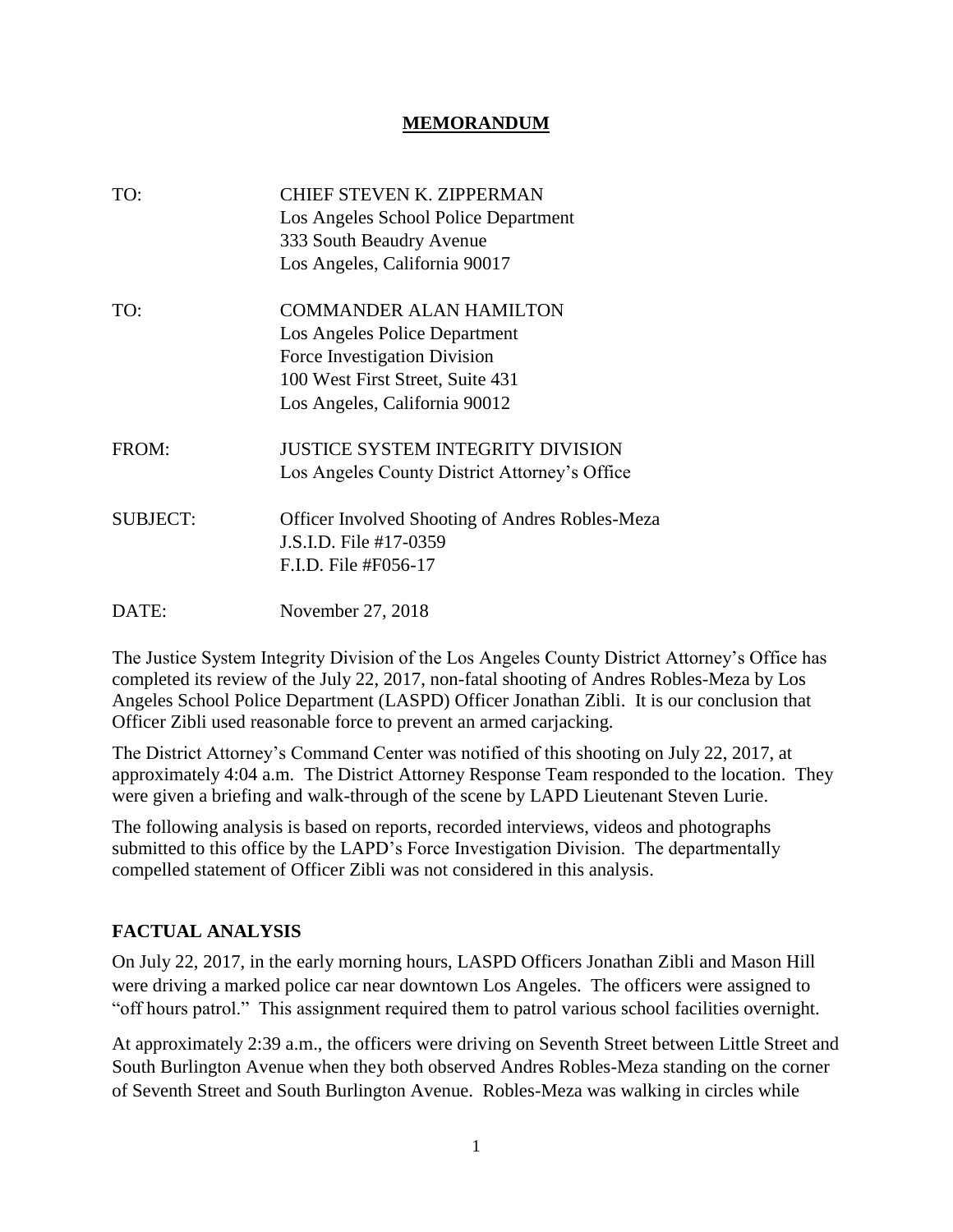holding a knife to his neck. Zibli and Hill exited their car, and Hill commanded Robles-Meza to drop the knife. Robles-Meza looked in the officers' direction, but did not say anything in response to the officer's commands.<sup>1</sup> Instead, Robles-Meza ran east on Seventh Street toward South Union Avenue. Robles-Meza had cut himself with the knife and was bleeding as he ran from the officers.

The officers gave chase on foot, and Zibli returned to the patrol car, drove it toward Robles-Meza, and positioned it so Hill could retrieve a beanbag shotgun which was stored in the trunk of the vehicle. Hill obtained and loaded the shotgun and again chased Robles-Meza.

Robles-Meza alternately ran and walked on South Union Avenue with the officers following behind. The officers radioed for assistance, but there were very few LASPD officers working at that time, and Los Angeles Police Department (LAPD) officers were not immediately notified of the foot pursuit.

Robles-Meza continued running until he reached the McDonalds located at 1625 Wilshire Boulevard.<sup>2</sup> There were numerous people waiting in their vehicles in the drive-through lane of the restaurant, as well as several people standing in the parking lot of the restaurant. Hill fired the beanbag shotgun at Robles-Meza in an attempt to force him to drop the knife. Hill believed the beanbag struck Robles-Meza, but it did not cause him to drop the knife. Instead, Robles-Meza, still holding the knife to his neck, began running in circles around the restaurant. At one point, Robles-Meza started pulling on the handle to the rear door of an occupied car which was in the drive-through lane. $3$ 

After running around the McDonalds, Robles-Meza ran toward a group of transient men who were sitting on a sidewalk adjacent to the McDonalds parking lot. As he was running toward those men, Zibli took the shotgun from Hill. Robles-Meza stood over one of the men while holding the knife as the officers approached. Zibli fired another beanbag round at Robles-Meza, who did not react to the shot. Robles-Meza then ran away from the men toward Wilshire Boulevard, still holding the knife.<sup>4</sup>

Robles-Meza ran to the corner of Wilshire Boulevard and South Union Avenue. When he arrived at the intersection, a motorcycle, occupied by a rider and passenger, was stopped at a red traffic light. Robles-Meza ran toward the motorcycle. Hill said Robles-Meza "ran up to the motorcycle and attempted to grab the passenger. I didn't see if [he] was able to make contact with the passenger... [before] the motorcycle driver...took off westbound down Wilshire." Paul

<sup>&</sup>lt;sup>1</sup> Hill told investigators Robles-Meza never said anything. Paul H., a witness who was watching when Robles-Meza was ultimately shot, told investigators Robles-Meza was "laughing" and saying things that did not make sense. Paul H. described Robles-Meza as "going crazy."

<sup>2</sup> Several security cameras captured portions of the foot pursuit which are consistent with Hill's statement. No cameras captured the subsequent officer involved shooting.

<sup>&</sup>lt;sup>3</sup> Hill fired two additional beanbag rounds at Robles-Meza during the foot pursuit. The precise timing of those shots is disputed but it is undisputed that the shots had no appreciable effect on Robles-Meza, who never dropped his knife.

<sup>&</sup>lt;sup>4</sup> Investigators were unable to locate the men approached by Robles-Meza.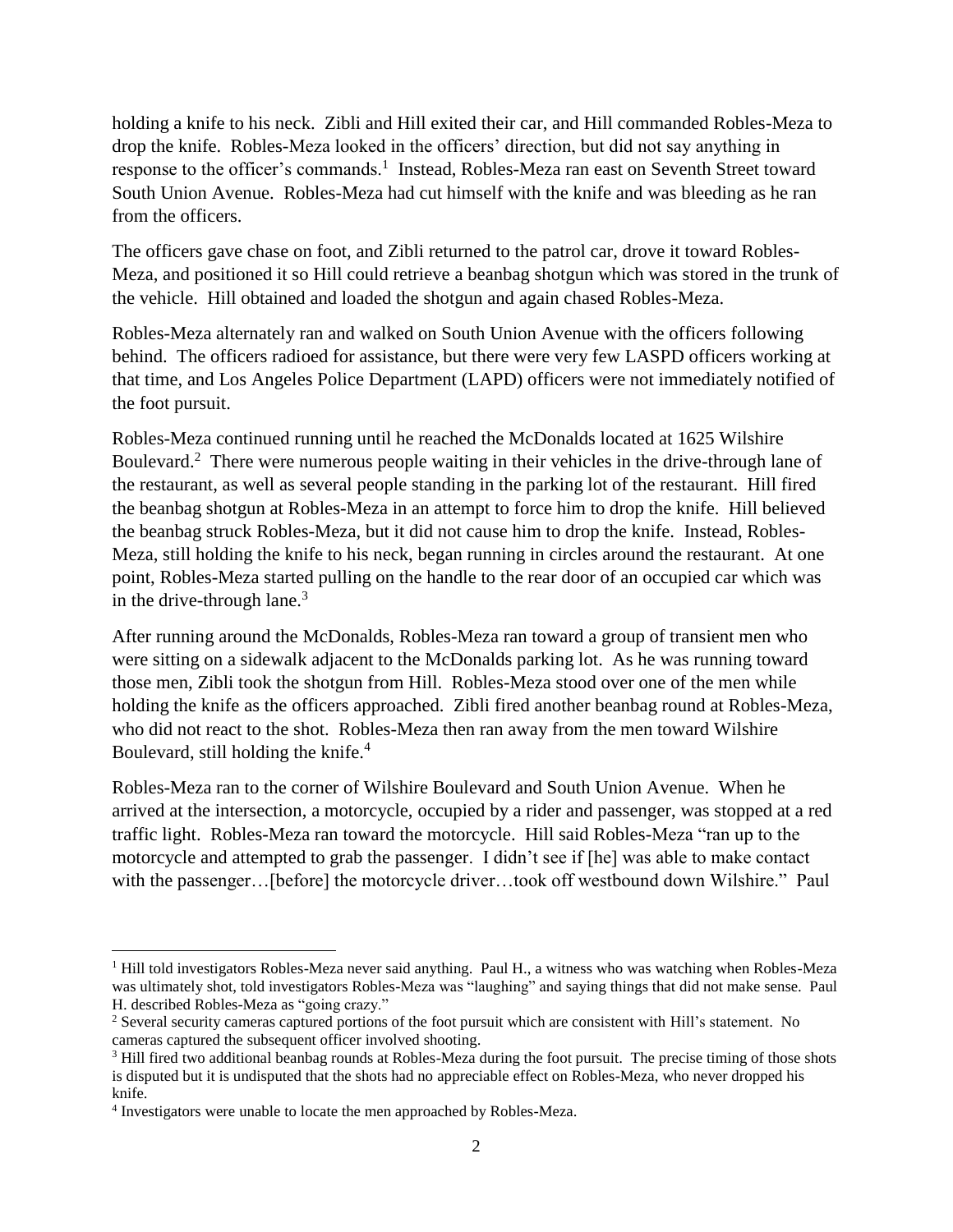H. was on the same corner. He believed Robles-Meza actually grabbed onto the rider of the motorcycle and tried to tackle him before the rider drove away.<sup>5</sup>

After the motorcyclist fled, Robles-Meza approached a white sedan that was stopped for a traffic signal in the same intersection. The officers followed behind him shouting at him to drop the knife and get away from the car. Robles-Meza approached the rear, passenger side door of the car and tried to open it with his left hand while holding the knife with his right hand. Zibli yelled, "Get away from the car!" and fired his service weapon as Robles-Meza was trying to open the door.

Hill believed Robles-Meza was struck by at least one bullet fired by Zibli, but Robles-Meza did not appear to respond to being shot. Instead, Robles-Meza ran around the back of the car and attempted to open the rear door behind the driver. In response, Zibli again fired his weapon at Robles-Meza.<sup>6</sup> After the second volley of shots was fired, the driver of the car fled.<sup>7</sup> Officers alerted their dispatcher to the officer involved shooting seven minutes after their first radio traffic.<sup>8</sup>

Paul H. watched as Robles-Meza was "grabbing the door and, like, trying to get in and hitting – hitting...at the window and yelling." In response, the officers shot at Robles-Meza.<sup>9</sup> Paul H. said the officers gave many commands to Robles-Meza and "were concerned… – [based on] the emotion and voice – that he was going to harm the guy in the car."

After the car drove away, Robles-Meza, who had been shot in the torso and left arm, continued running south on South Union Avenue. He eventually stopped in the middle of the block, sat down and dropped the knife he had been holding. Officers from LAPD responded to Hill's announcement of an officer involved shooting and assisted in taking Robles-Meza into custody. Two folding pocket knives were recovered from Robles-Meza; one from his pants pocket, and one from the sidewalk where he was ultimately detained.

Robles-Meza was treated for two gunshot wounds and self-inflicted cuts to his neck. He survived his wounds. Robles-Meza told investigators that he was under the influence of methamphetamine, trying to kill himself and "losing it" on the day he was shot. He explained that he was "just trying to get away" and was not "thinking good" when he tried to get into the white car. He later said he may have been trying to take the car, but he "wasn't thinking" straight."

<sup>&</sup>lt;sup>5</sup> Investigators were unable to identify or locate the riders of the motorcycle. Surveillance video shows a person approach the motorcycle; however, the video does not clearly show his actions.

<sup>6</sup> Hill believed Zibli fired two volleys of shots at Robles-Meza and fired two to three shots in each volley. However, the physical evidence (shell casings recovered from the scene and an examination of Zibli's weapon) suggests Zibli fired a total of three rounds from his service weapon.

<sup>&</sup>lt;sup>7</sup> Investigators were never able to identify or locate any occupants of the white sedan. The sedan was captured on surveillance video near the time of the shooting, but the camera did not capture the shooting.

<sup>&</sup>lt;sup>8</sup> LAPD was not alerted to the incident until after the officer involved shooting occurred.

<sup>&</sup>lt;sup>9</sup> In an extended interview, Paul H. described numerous shots fired by officers over the course of several minutes. While some of the reported gunfire is attributable to the officers' use of the beanbag shotgun, there is no evidence to suggest the multiple volleys of handgun fire reported by Paul H.